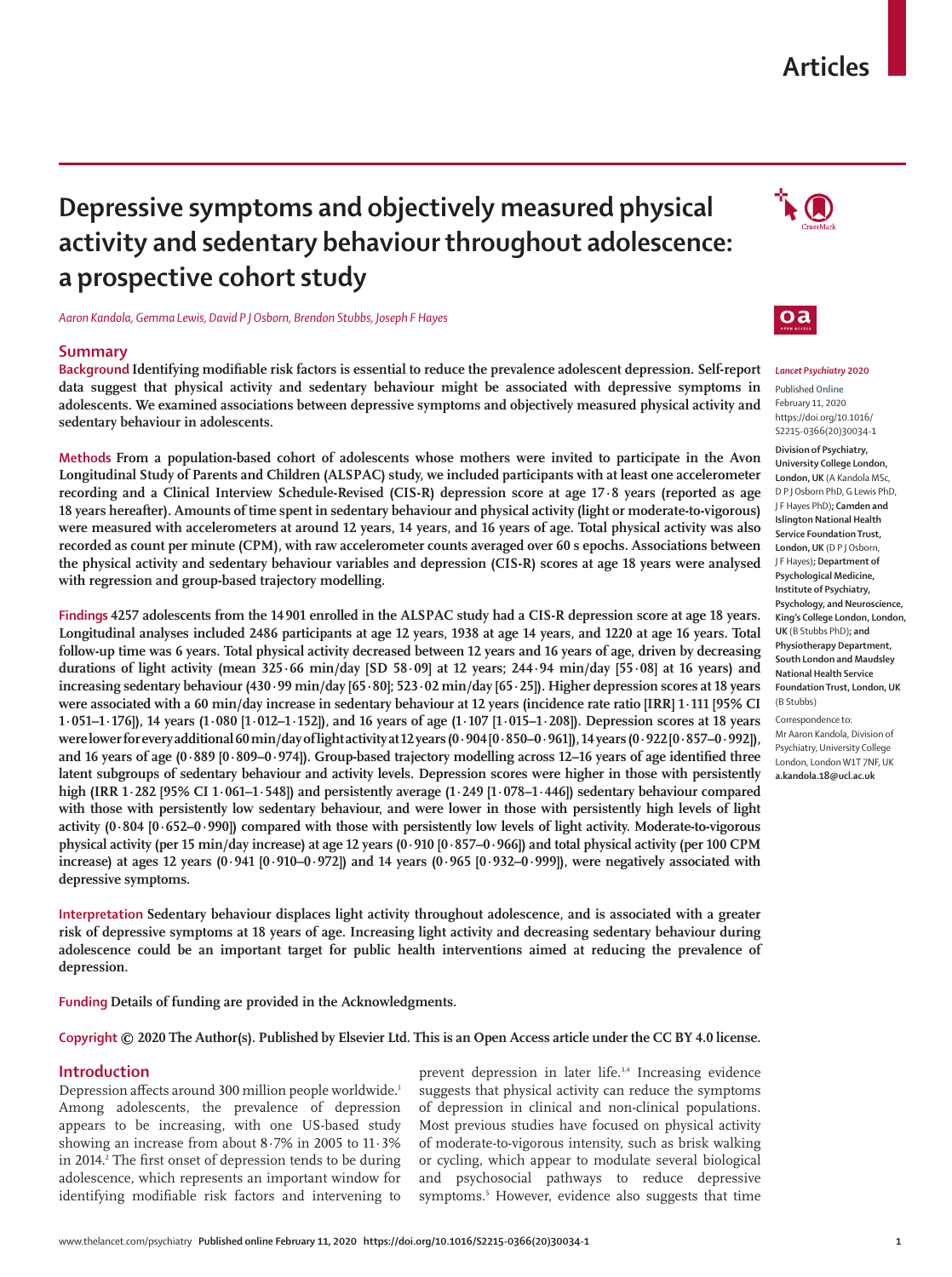## **Research in context**

### **Evidence before this study**

Identifying modifiable risk factors for adolescent depression is a global priority. Low physical activity and high sedentary behaviour could be important early risk factors for depression that are modifiable through practical population-level approaches with relatively few risks. We conducted a systematic literature search in PubMed up to Oct 23, 2019, using the search terms "physical activity OR exercise OR accelerometer AND adolescen\* AND depress\* OR anxiety". We also manually searched the reference lists of relevant review papers. We found some evidence from population-based studies that total or moderate-to-vigorous physical activity levels were negatively associated with the risk of depression. Sedentary behaviour was positively associated with depression risk. Most previous research has been in adults, but the first onset of depression tends to be during adolescence and findings in this age group have been inconsistent. Nearly all previous studies have used self-report measures of activity, which are prone to bias, provide unreliable estimates, and do not sufficiently account for sedentary behaviour or light activity, which comprise most of daily waking activity. The few studies in the field of mental health that have used devices to objectively measure activity have mostly been cross-sectional studies or studies lacking repeated measures to examine changes over time. The single prospective study identified in our search that used objective physical activity measures in adolescents found no association between total or moderate-to-vigorous activity levels and depression. However, the study was limited by its small sample size, did not record sedentary behaviour or light activity, included only one measure of physical activity (at baseline), and was unable to examine the effect of activity changes over time during adolescence. Several studies have used objective measures to show that sedentary behaviour progressively displaces light activity throughout adolescence, but the implications of this activity shift—including the potential harms of sedentary behaviour and benefits of light activity—are unknown, and more high-quality evidence is needed.

#### **Added value of this study**

This is the first prospective cohort study to objectively measure physical activity and sedentary behaviour using repeated

spent in sedentary behaviour is associated with the risk of depression in adults.<sup>6,7</sup>

Findings in adolescents have been scarce and inconsistent with regard to the associations between depressive symptoms and overall physical activity, moderate-to-vigorous physical activity,<sup>8-13</sup> or sedentary behaviour.14–16 Nearly all previous studies in adolescents used self-report physical activity measures, which are subject to mood, attention, recall, and social desirability biases; obtaining reliable estimates of physical activity with these self-report measures is challenging in both adults and adolescents.17,18 These methods also underestimate sedentary behaviour and rarely account for light-intensity

assessments, and to examine their associations with depressive symptoms in a large, population-based sample of adolescents. Our study provides high-quality evidence to validate widespread concerns over the potential dangers of globally rising sedentary behaviour in young people, by showing consistent associations with depressive symptoms. While nearly all previous studies have only focused on total and moderate-to-vigorous physical activity, our findings suggest that light activity might have benefits for reducing the risk of depressive symptoms.

# **Implications of all the available evidence**

Global action is needed to reduce the burden of adolescent depression. Our findings highlight the displacement of light activity with sedentary behaviour during adolescence as a potentially important target for public health interventions to reduce the risk of depression. Public health guidelines and interventions aimed at increasing activity in young people have focused mainly on its physical health benefits, such as improving coordination skills or bone strength, but such developmental or physical health complications are not common. Emphasising the mental health benefits of activity would send a stronger and more widely relatable message given the rising prevalence of depression in adolescents. Our findings suggest that even a 2 h reduction in daily sedentary behaviour could substantially reduce the risk of depressive symptoms in adolescents. As sedentary behaviour increases during adolescence, guidelines and interventions need to include measurable and achievable targets for reducing sedentary behaviour in young people. The importance of light activity, which could reduce the risk of depressive symptoms, should also be highlighted. Light activity requires less effort than moderate or vigorous activity, does not require planned or dedicated time periods, and can be easily and simply incorporated into a daily routine, such as standing or active classes. As a result, light activity might yield a more sustained uptake and be easier to implement at a population level than moderate-to-vigorous activity.

activities.19,20 Light activity (eg, walking at a casual pace) has the lowest test–retest reliability from self-report measures of all physical activity intensities, possibly because of its unstructured nature and dispersion throughout the day.<sup>21</sup> Consequently, light activity has been under-studied compared with moderate or vigorous activity. However, light activity and sedentary behaviour constitute the vast majority of waking daily activity, and better methods are therefore necessary to estimate their effects.

Objective measures, such as accelerometers, are rarely used in mental health research, but can provide reliable estimates of total physical activity and time spent in sedentary behaviour, light activity, and moderate-to-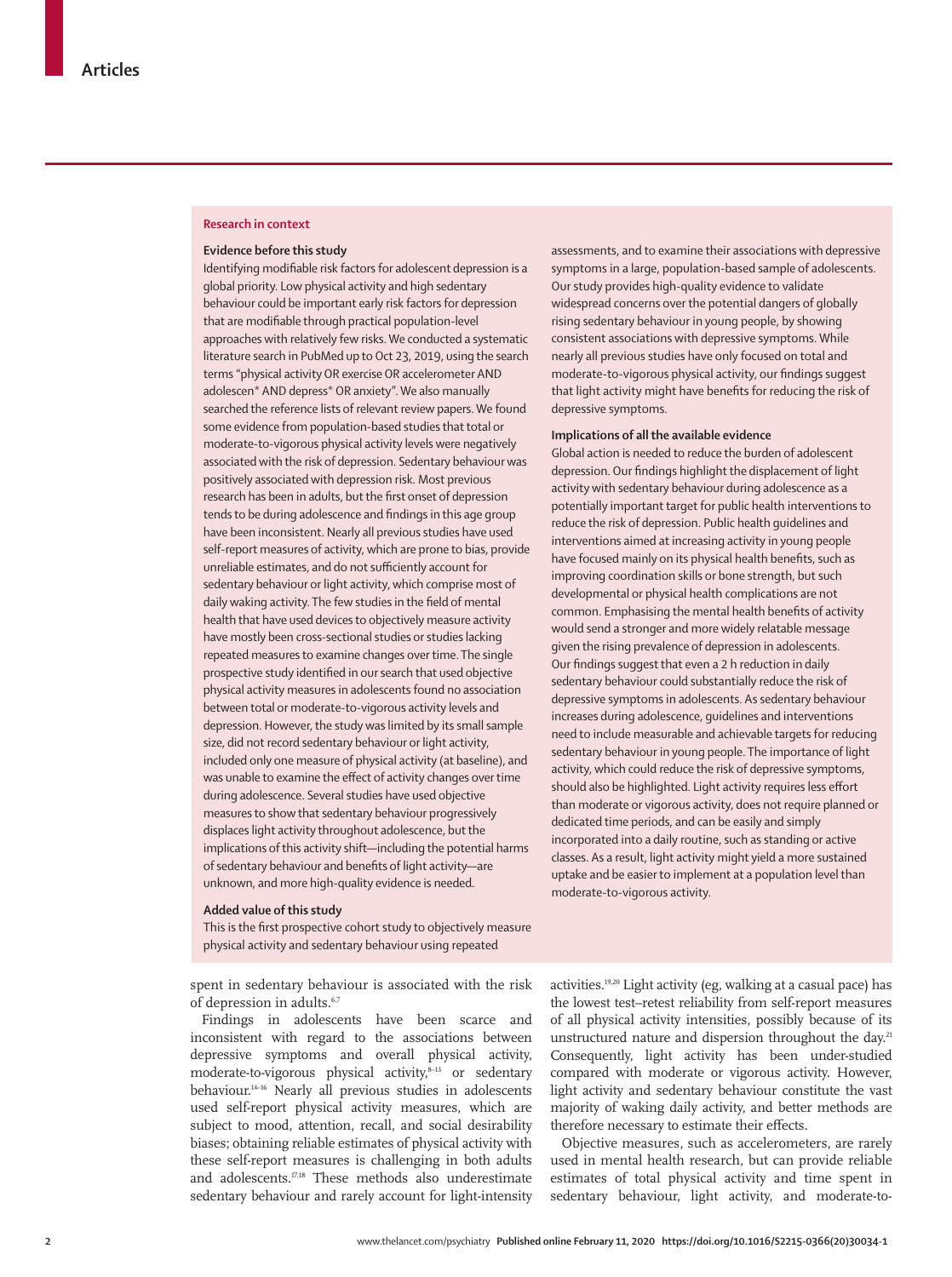vigorous physical activity.<sup>22</sup> To the best of our knowledge, only one prospective study<sup>13</sup> has examined associations between physical activity and depressive symptoms in adolescents using objective measures with heart-rate and movement sensors, finding no evidence of longitudinal associations between total physical activity or moderateto-vigorous physical activity at age 15 years and depression at age 17·5 years. However, as the study focused on moderate-to-vigorous physical activity, it might have overlooked associations between depressive symptoms and sedentary behaviour or light activity. Furthermore, by measuring physical activity only at baseline, associations between changes in physical activity over time and depressive symptoms could not be examined.<sup>13</sup>

Total physical activity levels, in terms of self-reported active minutes or energy expenditure per day, decrease by around 7% each year between the ages of 10 years and 19 years.23 Accelerometry data suggest that this decrease might be driven by increasing sedentary behaviour and decreasing light activity throughout adolescence,<sup>24-26</sup> but the effects of this activity shift on mental health are unclear. Although there are growing concerns over increasing sedentary behaviours (such as screen time) in young people,<sup>14</sup> high-quality evidence on whether such behaviours increase the risk of adverse physical health<sup>27,28</sup> or mental health outcomes, including depression, is lacking.14–16 In adults, cross-sectional accelerometry data suggest that depressive symptoms are positively associated with sedentary behaviour and negatively associated with light activity.29–31 Such associations might also exist in adolescents.

To address these key evidence gaps, we examined associations between total physical activity and time spent engaging in sedentary behaviour, light activity, and moderate-to-vigorous physical activity—measured objectively with accelerometers at three points during adolescence—and depressive symptoms at 18 years of age. Our repeated measures design also allowed us to examine how changes in physical activity and sedentary behaviour over time were associated with subsequent depressive symptoms. We hypothesised that total physical activity and time spent engaging in light and moderate-tovigorous physical activity would be negatively associated with depressive symptoms, and that time spent in sedentary behaviour would be positively associated with depressive symptoms.

# **Methods**

# **Sample**

Data for this study were from the Avon Longitudinal Study of Parents and Children [\(ALSPAC\)](http://www.bristol.ac.uk/alspac/researchers/our-data/) cohort. The study website contains details of all ALSPAC cohort data, which are available through an online data dictionary and variable search tool. Pregnant women living in the Avon area (South-West England) with an expected delivery date between April 1, 1991, and Dec 31, 1991, were invited to join the ALSPAC study.<sup>32,33</sup> Data from children who were born to these mothers between these dates and who were alive at 12 months of age were used in our study. To bolster the initial sample, additional recruitment from among the eligible individuals who did not join the ALSPAC study originally was done when the oldest children in the study were around 7 years of age. All participants were followed up regularly through ongoing questionnaires and clinical assessments.

Ethical approval for this study was obtained from the ALSPAC Law and Ethics committee and the local research ethics committees. Informed consent for the use of data collected via questionnaires and clinics was obtained from participants, in accordance with the recommendations of the ALSPAC Ethics and Law Committee at the time. Our sample included participants with at least one accelerometer recording and a Clinical Interview Schedule-Revised (CIS-R) depression score at age 17**·**8 years (reported as age 18 years for simplicity). A flowchart of ALSPAC participants for this study can be found in the appendix (p 1).

**See Online for appendix** 

# **Measures of physical activity**

Physical activity was measured at ages 11**·**8 years (reported as 12 years), 13**·**9 years (reported as 14 years), and 15**·**5 years (reported as 16 years) using accelerometers, the details of which are described elsewhere.<sup>34,35</sup> Physical activity data were collected with MTI Actigraph 7164 or 71256 accelerometers (Actigraph LLC, Fort Walton Beach, FL, USA) worn on the right hip for 7 days. Both are of the same generation of uniaxial accelerometers and there are no significant differences between their outputs in comparison studies.<sup>36</sup> Actigraph accelerometers have been validated for use in young people against indirect calorimetry.<sup>22</sup>

Participants wore accelerometers during waking hours, except when washing or doing water sports. Data were recorded in raw accelerometer counts and averaged over 60 s epochs to create a count per minute (CPM) variable. We only included data from participants who recorded more than 10 h of wear time for at least 3 days, as previously shown to provide good statistical power and reliability.35

We calculated total physical activity as the average CPM per day, from the full recording period. This measure accounts for the amount and intensity of physical activity undertaken and its use is validated against the doubly labelled water method.<sup>37</sup> Time spent at different physical activity intensities was calculated as the mean number of minutes spent in predefined intensity categories from a calibration study in a subsample of 246 children from the ALSPAC study.<sup>35</sup> Three intensity categories were defined: moderate-to-vigorous physical activity (≥3600 CPM; eg, brisk walking or jogging), light activity (200–3599 CPM; eg, slow walking), and sedentary behaviour (≤199 CPM; eg, lying or sitting still). We also calculated the time spent in each activity intensity as a percentage of total wear time to account for differences in wear time.

For the **ALSPAC website** see [http://www.bristol.ac.uk/alspac/](http://www.bristol.ac.uk/alspac/researchers/our-data/) [researchers/our-data/](http://www.bristol.ac.uk/alspac/researchers/our-data/)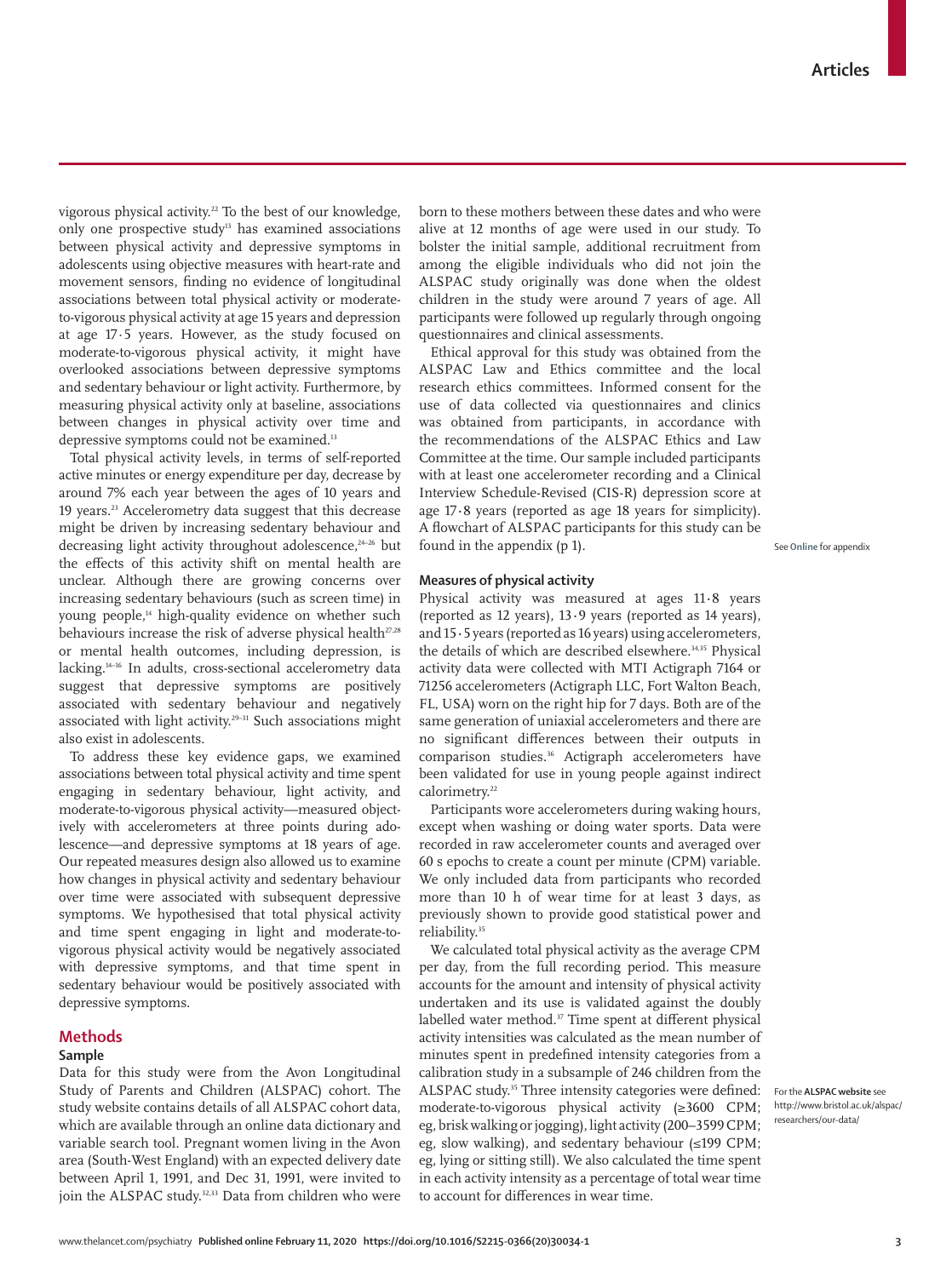### **Outcomes**

Our primary outcome was the presence of depressive symptoms, measured as a computerised CIS-R depression score completed by participants at assessment clinics at around 18 years of age. The CIS-R is commonly used for assessing depression and anxiety according to ICD-10 criteria.38 It gives a score for the presence and severity of depressive symptoms in the past week, ranging from 0 to 21.

We used the short Moods and Feelings Questionnaire (MFQ) to assess baseline depression at age 12 years, as well as at ages 14 years and 16 years. The MFQ is a selfreport measure of symptoms over the past 2 weeks, with scores ranging from 0 to 26. It is validated for assessing depressive symptoms in adolescents in population-based research.39

As depressive symptoms exist on a continuum, we use continuous depression scores as our primary outcome in the main analyses. For other analyses, we defined possible cases of depression as scores of at least 10 on the MFO<sup>40</sup> and at least 7 on the CIS-R.<sup>41</sup>

# **Covariates**

We included several covariates in our models, based on existing literature in the field and the use of directed acyclic graphs (DAGs; appendix p 2). The covariates in our main analyses included sex, ethnicity, maternal social class (manual or non-manual employment, based on the UK Registrar General's occupational coding system), baseline depression (MFQ), IQ (measured at age 8 years), parental psychiatric history (diagnoses of depression or schizophrenia), parental education (secondary level or degree-level or higher education), and total accelerometer wear time.

As alcohol use and smoking were measured after baseline, at 15 years (for smoking) and 16 years of age (for alcohol use), they were only included as covariates in sensitivity analyses. Our DAG indicated body-mass index (BMI) as an intermediate variable on the causal pathway between physical activity or sedentary behaviour and depression. To avoid over-adjustment,<sup>42</sup> we include BMI in sensitivity analyses.

## **Data analysis**

We calculated means and SDs for normally distributed, continuous variables, and medians and IQRs for those with a non-normal distribution.

To assess cross-sectional associations between physical activity, sedentary behaviour, and depressive symptoms (MFQ) at baseline (age 12 years), we included total physical activity (mean CPM) and time spent in sedentary behaviour, light activity, and moderate-to-vigorous activity as exposure variables in separate negative binomial regression models. We chose this model because the MFQ and CIS-R outcome variables were highly positively skewed due to over-dispersion (appendix p 3). In line with previous studies, we used units of

15 min for moderate-to-vigorous activity, 60 min for light activity and sedentary behaviour, and 100 CPM for total activity, to avoid large numbers of minutes and counts producing very small model coefficients that are hard to interpret. We first ran univariate models, before fully adjusted models. In models with total activity as the exposure variable, we did not adjust for total wear time because total CPM already accounts for time.

We also investigated the longitudinal associations between physical activity and sedentary behaviour at ages 12 years, 14 years, and 16 years with depressive symptoms at age 18 years, measured with CIS-R. We used the same approach as in the cross-sectional models, but our outcome variable was CIS-R depression score. We ran separate models for each timepoint to avoid collinearity from including multiple timepoints in the same model.

The associations between different physical activity and sedentary behaviour trajectories over time and depressive symptoms were investigated to better account for the time-varying nature of physical activity, sedentary behaviour, and depressive symptoms. We used groupbased trajectory modelling<sup>43</sup> to identify unobserved (latent) subgroups of participants with statistically similar trajectories of total physical activity, sedentary behaviour, light activity, and moderate-to-vigorous physical activity time through ages 12 years, 14 years, and 16 years (appendix p 1).

The associations between physical activity trajectory groups and depressive symptoms at age 18 years were assessed with negative binomial regression with the same adjustments as in our main analysis. We used group-based trajectory modelling to generate trajectories of depressive symptoms through ages 12 years, 14 years, and 16 years using MFQ scores. We then entered this as a categorical covariate into the regression models, instead of baseline depression, to adjust for varying depressive symptoms throughout adolescence.

In sensitivity analyses, determined a priori, we re-ran our main analyses with several different modifications: excluding participants with elevated depressive symptoms at baseline (MFQ score ≥10), to minimise the risk of reverse causation with depressive symptoms explaining physical activity and sedentary behaviour levels; with BMI as a confounder; with smoking and alcohol use as confounders; with sex as an effect modifier (because there were sex differences in physical activity levels); and with depression as a binary outcome using logistic regression models.

To reduce the risk of bias from missing data, we conducted multiple imputation using chained equations for all participants with a CIS-R score (n=4257), generating 30 imputed datasets. We re-ran our main analysis in this imputed sample and compared the results with our non-imputed sample (see appendix p 12 for full details).

All analyses were done with Stata version 16.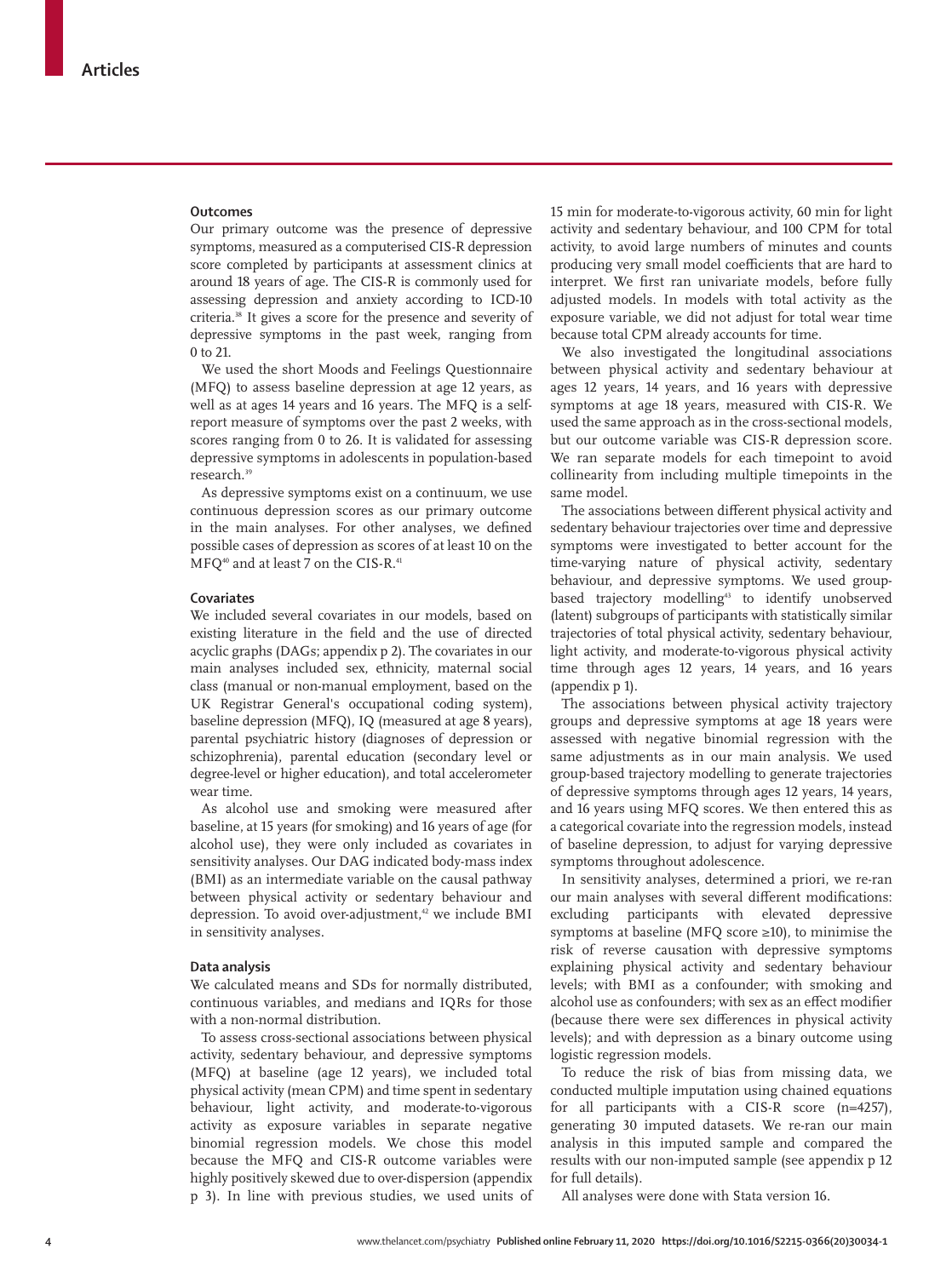## **Role of the funding source**

The funders of the study had no role in study design, data collection, data analysis, data interpretation, or writing of the report. The corresponding author had full access to all the data and had final responsibility for the decision to submit for publication.

# **Results**

15454 pregnant women and 14901 children alive at 12 months of age were enrolled into the ALSPAC study and were followed up regularly. From our sample of 4257 participants with a CIS-R depression score at age 18 years, the complete-case cross-sectional analysis included 3352 participants, and the longitudinal analyses included 2486 participants at age 12 years, 1938 at age 14 years, and 1220 at age 16 years. Total follow-up time was 6 years.

Table 1 shows the baseline characteristics of participants included in our analysis. A comparison of baseline characteristics of participants with those not included  $(n=10 664)$  is shown in the appendix (pp 5–6).

Total physical activity levels were higher in boys than in girls at all ages, but the trends across time remained the same (appendix p 6). Mean total daily physical activity decreased from  $603.32$  CPM (SD 177 $.62$ ) at age 12 years to  $474.83$  CPM  $(158.68)$  at age 16 years  $(p<0.0001)$ . Mean duration of sedentary behaviour increased from 430·99 min/day (65·80) at age 12 years to 523·02 min/day (65·25) at age 16 years (p<0·0001). Mean time spent doing light activity decreased from 325·66 min/day (58 $\cdot$ 09) at age 12 years to 244 $\cdot$ 94 min/day (55 $\cdot$ 08) at age 16 years (p<0·0001). Time spent doing moderate-tovigorous physical activity remained stable over time (figure).

From our sample the median CIS-R depression score at age 18 years was 2 (IQR 0–5) and there were  $747$  (17 $\cdot$  5%) possible cases of depression.

The fully adjusted cross-sectional models indicated that higher total physical activity, time in sedentary behaviour, and time doing light activity were associated with baseline depression (MFQ score), whereas time spent doing moderate-to-vigorous physical activity was not (table 2).

In the fully adjusted longitudinal analysis (table 3), higher total physical activity (CPM) at ages 12 years and 14 years, but not at age 16 years, was associated with a lower depression score at age 18 years. At all three timepoints, a 60 min/day increase in sedentary behaviour was associated with a higher depression score at 18 years of age: 11**·**1% increase for sedentary behaviour at 12 years, 8·0% at 14 years, and 10**·**7% at 16 years of age. At all timepoints, each 60 min/day increase in light activity was associated with a lower depression score at 18 years of age: 9**·**6% for light activity at 12 years, 7·8% at 14 years, and 11**·**1% at 16 years of age. For every 15 min increase of moderate-to-vigorous physical activity at age 12 years, depression scores were 9·0% lower at age 18 years, but this association was not found for moderate-to-vigorous physical activity at ages 14 years or 16 years (table 3). For all exposures, on the basis of p values, the strength of association with the primary outcome was statistically strongest at age 12 years and was decreased at subsequent timepoints (table 3).

|                                                                                                                        | Participants (n=4257) |
|------------------------------------------------------------------------------------------------------------------------|-----------------------|
| Sex                                                                                                                    |                       |
| Male                                                                                                                   | 1867/4257 (43.9%)     |
| Female                                                                                                                 | 2390/4257 (56.1%)     |
| Ethnicity                                                                                                              |                       |
| White                                                                                                                  | 3889/4062 (95.7%)     |
| Other                                                                                                                  | 173/4062 (4.3%)       |
| Parental education                                                                                                     |                       |
| Degree or higher                                                                                                       | 1207/4257 (28.4%)     |
| Secondary                                                                                                              | 3050/4257 (71.6%)     |
| Maternal social class                                                                                                  |                       |
| Manual                                                                                                                 | 553/3626 (15.3%)      |
| Non-manual                                                                                                             | 3073/3626 (84.7%)     |
| Parental psychiatric diagnosis                                                                                         |                       |
| Severe depression or schizophrenia                                                                                     | 422/4257 (9.9%)       |
| No diagnosis                                                                                                           | 3835/4257 (90.1%)     |
| <b>Body-mass index</b>                                                                                                 |                       |
| $\geq$ 21 kg/m <sup>2</sup> (overweight or obese)                                                                      | 270/3671 (7.4%)       |
| $<$ 21 kg/m <sup>2</sup> (normal weight or<br>underweight)                                                             | 3401/3671 (92.6%)     |
| <b>Baseline depression</b>                                                                                             |                       |
| Yes (MFQ score ≥10)                                                                                                    | 344/3683 (9.3%)       |
| No (MFQ score <10)                                                                                                     | 3339/3683 (90.7%)     |
| Data are n/N (%) where N is the number of participants with non-missing data.<br>MFQ=Moods and Feelings Questionnaire. |                       |
| Table 1: Baseline characteristics of included participants                                                             |                       |



*Figure:* **Physical activity levels at different ages**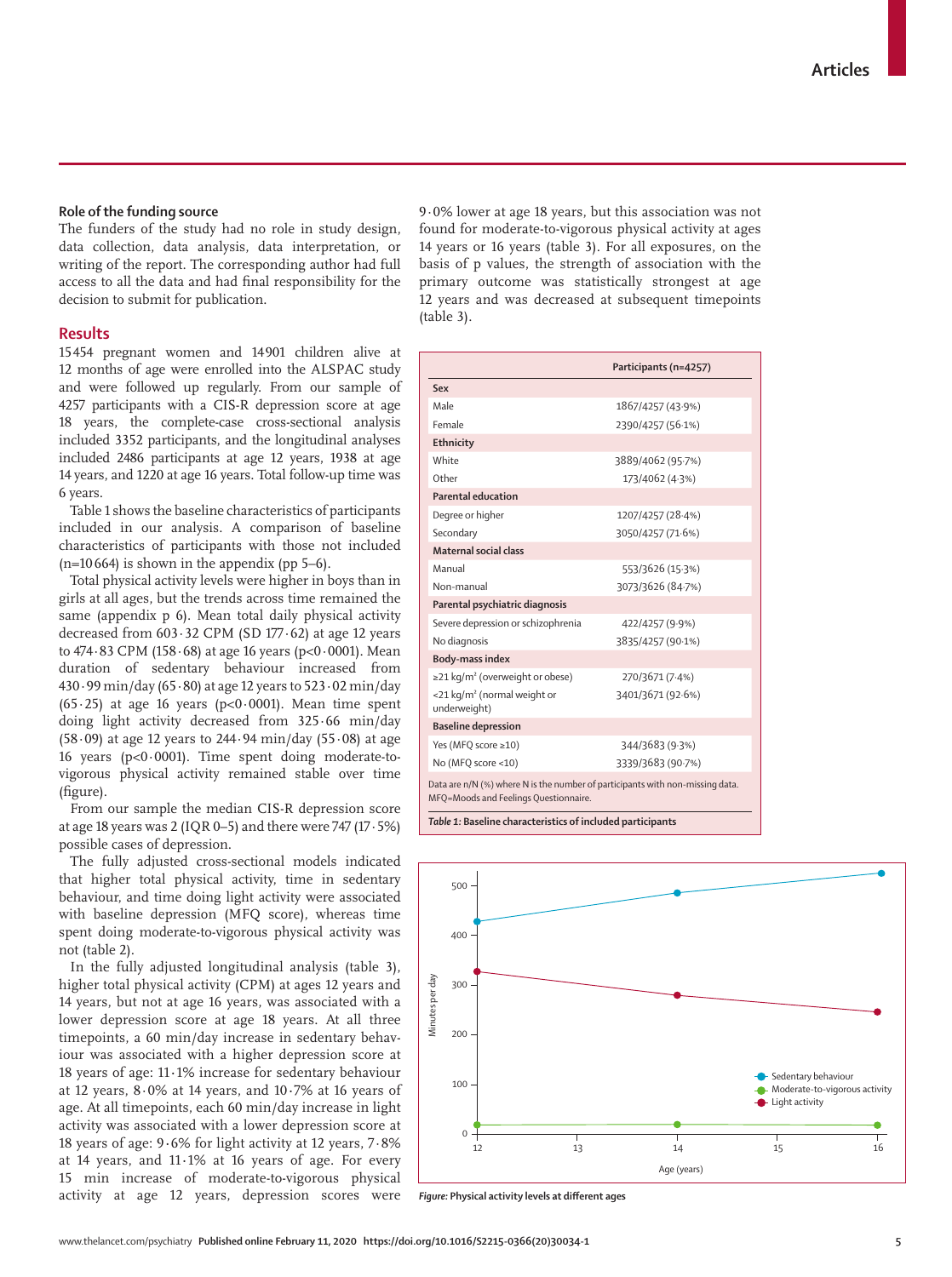|                                                | Unadjusted model (n=3352) |          | Fully adjusted model* (n=3352) |         |
|------------------------------------------------|---------------------------|----------|--------------------------------|---------|
|                                                | IRR (95% CI)              | p value  | IRR (95% CI)                   | p value |
| Count per minute (per 100)                     | $0.963(0.947 - 0.980)$    | < 0.0001 | $0.981(0.963 - 0.100)$         | 0.0454  |
| Sedentary behaviour (per 60 min)               | $1.049(1.020 - 1.080)$    | 0.0014   | $1.047(1.014 - 1.081)$         | 0.0052  |
| Light activity (per 60 min)                    | $0.930(0.904 - 0.965)$    | < 0.0001 | $0.949(0.916 - 0.983)$         | 0.0040  |
| Moderate-to-vigorous activity<br>(per 15 mins) | $0.955(0.927 - 0.984)$    | 0.0031   | $0.991(0.959 - 1.023)$         | 0.5862  |

Baseline depression was assessed with the Moods and Feelings Questionnaire. IRR=incidence rate ratio. \*Adjusted for sex, maternal social class, parental psychiatric history, parental education, ethnicity, baseline depression, and total accelerometer wear time at each timepoint.

*Table 2:* **Cross-sectional associations between baseline depression scores at 12 years and different levels of physical activity and sedentary behaviour at 12 years of age**

|                                                | Unadjusted model       |          | Fully adjusted model*  |          |
|------------------------------------------------|------------------------|----------|------------------------|----------|
|                                                | IRR (95% CI)           | p value  | IRR (95% CI)           | p value  |
| Exposure at 12 years (n=2486)                  |                        |          |                        |          |
| Count per minute (per 100)                     | 0.910 (0.882-0.939)    | < 0.0001 | $0.941(0.910 - 0.972)$ | < 0.0001 |
| Sedentary behaviour (per 60 min)               | $1.108(1.054 - 1.165)$ | < 0.0001 | $1.111(1.051 - 1.176)$ | < 0.0001 |
| Light activity (per 60 min)                    | $0.883(0.834 - 0.933)$ | < 0.0001 | $0.904(0.850 - 0.961)$ | 0.0012   |
| Moderate-to-vigorous activity<br>(per 15 mins) | $0.848(0.863 - 0.965)$ | < 0.0001 | 0.910 (0.857-0.966)    | 0.0018   |
| Exposure at 14 years (n=1938)                  |                        |          |                        |          |
| Count per minute (per 100)                     | $0.933(0.902 - 0.965)$ | < 0.0001 | 0.965 (0.932-0.999)    | 0.0443   |
| Sedentary behaviour (per 60 min)               | $1.114(1.057 - 1.175)$ | < 0.0001 | $1.080(1.012 - 1.152)$ | 0.0200   |
| Light activity (per 60 min)                    | $0.908(0.851 - 0.970)$ | 0.0044   | 0.922 (0.857-0.992)    | 0.0299   |
| Moderate-to-vigorous activity<br>(per 15 mins) | $0.913(0.863 - 0.965)$ | 0.0409   | 0.960 (0.905-1.018)    | 0.1691   |
| Exposure at 16 years (n=1220)                  |                        |          |                        |          |
| Count per minute (per 100)                     | $0.939(0.896 - 0.983)$ | 0.0072   | $0.984(0.937-1.033)$   | 0.5092   |
| Sedentary behaviour (per 60 min)               | $1.101(1.026 - 1.180)$ | 0.0068   | 1.107 (1.015-1.208)    | 0.0210   |
| Light activity (per 60 min)                    | $0.882(0.810 - 0.961)$ | 0.0040   | 0.889 (0.809-0.974)    | 0.0133   |
| Moderate-to-vigorous activity<br>(per 15 mins) | 0.938 (0.883-0.997)    | 0.0413   | 1.001 (0.936-1.071)    | 0.9662   |

Depression at 18 years of age was assessed with the Clinical Interview Schedule-Revised. IRR=incidence rate ratio. \*Adjusted for sex, maternal social class, parental psychiatric history, parental education, ethnicity, baseline depression, and total accelerometer wear time at each timepoint.

*Table 3:* **Longitudinal associations between depression scores at 18 years and different levels of physical activity and sedentary behaviour at 12 years, 14 years, and 16 years of age**

> We identified two latent subgroups of participants with similar trajectories for total physical activity and three subgroups for each physical activity intensity (table 4). Using the persistently low subgroup as the reference group, we found no association between the trajectories of total physical activity and depressive symptoms. However, compared with those with persistently low levels of sedentary behaviour, depression scores were 24·9% higher in those with persistently average and 28·2% higher in those with persistently high levels of sedentary behaviour. Lower depression scores were identified in participants with persistently high levels of light activity (19·6% lower) and moderate-to-vigorous activity (31·1% lower), compared with those with persistently low levels. However, persistently average levels of light or moderate-to-vigorous physical activity

|                                            | $n$ (%)      | Incidence rate ratio<br>(95% CI) | p value |  |
|--------------------------------------------|--------------|----------------------------------|---------|--|
| Total physical activity (count per minute) |              |                                  |         |  |
| Persistently low                           | 1964 (79.0%) | $1.000$ (ref)                    |         |  |
| Persistently high                          | 522 (21.0%)  | $0.934(0.823 - 1.060)$           | 0.2914  |  |
| Sedentary behaviour                        |              |                                  |         |  |
| Persistently low                           | 480 (19.3%)  | $1.000$ (ref)                    |         |  |
| Persistently average                       | 1472 (59.2%) | 1.249 (1.078-1.446)              | 0.0034  |  |
| Persistently high                          | 534 (21.5%)  | 1.282 (1.061-1.548)              | 0.0100  |  |
| Light activity                             |              |                                  |         |  |
| Persistently low                           | 1143 (46.0%) | $1.000$ (ref)                    |         |  |
| Persistently average                       | 1114 (44.8%) | 0.936 (0.843-1.040)              | 0.2251  |  |
| Persistently high                          | 229 (9.2%)   | $0.804(0.652 - 0.990)$           | 0.0410  |  |
| Moderate-to-vigorous activity              |              |                                  |         |  |
| Persistently low                           | 1837 (73.9%) | $1.000$ (ref)                    |         |  |
| Persistently above<br>average              | 564 (22.7%)  | $1.006(0.884 - 1.145)$           | 0.9286  |  |
| Persistently high                          | 85(3.4%)     | $0.699(0.515 - 0.950)$           | 0.0224  |  |

**trajectories with depression scores (n=2486)** 

were not associated with depression scores at age 18 years. Graphical representations of each trajectory model in our analyses, as well as model fit indices from all models that we considered, are presented in the appendix (pp 3–5, 6–7).

Our multiple imputation models included complete data from 4257 participants who had a CIS-R score at age 18 years. We observed similar patterns in our imputed models as in our complete cases analysis, without any substantial differences (appendix p 12), suggesting that our findings are unlikely to be biased by missing data.

In sensitivity analyses, no interactions between physical activity or sedentary behaviour and sex were found, and there were no substantive differences between the findings of our main analyses and any sensitivity analysis (appendix pp 12–13).

# **Discussion**

To the best of our knowledge, this study is the first prospective study using repeated objective measures to examine associations between physical activity, sedentary behaviour, and depressive symptoms in adolescents. Sedentary behaviour increased and light activity decreased throughout adolescence, and they were consistently associated with depressive symptoms at age 18 years. An additional hour of sedentary behaviour per day was associated with an 8–11% increase in depression score at 18 years, and participants with persistently high or average sedentary behaviour levels between ages 12 years and 16 years had significantly higher depression scores at 18 years compared with those with persistently low sedentary behaviour. An additional hour of light activity per day between age 12 years and 16 years was associated with an 8–11% decrease in depression score, and maintaining persistently high levels of light activity was associated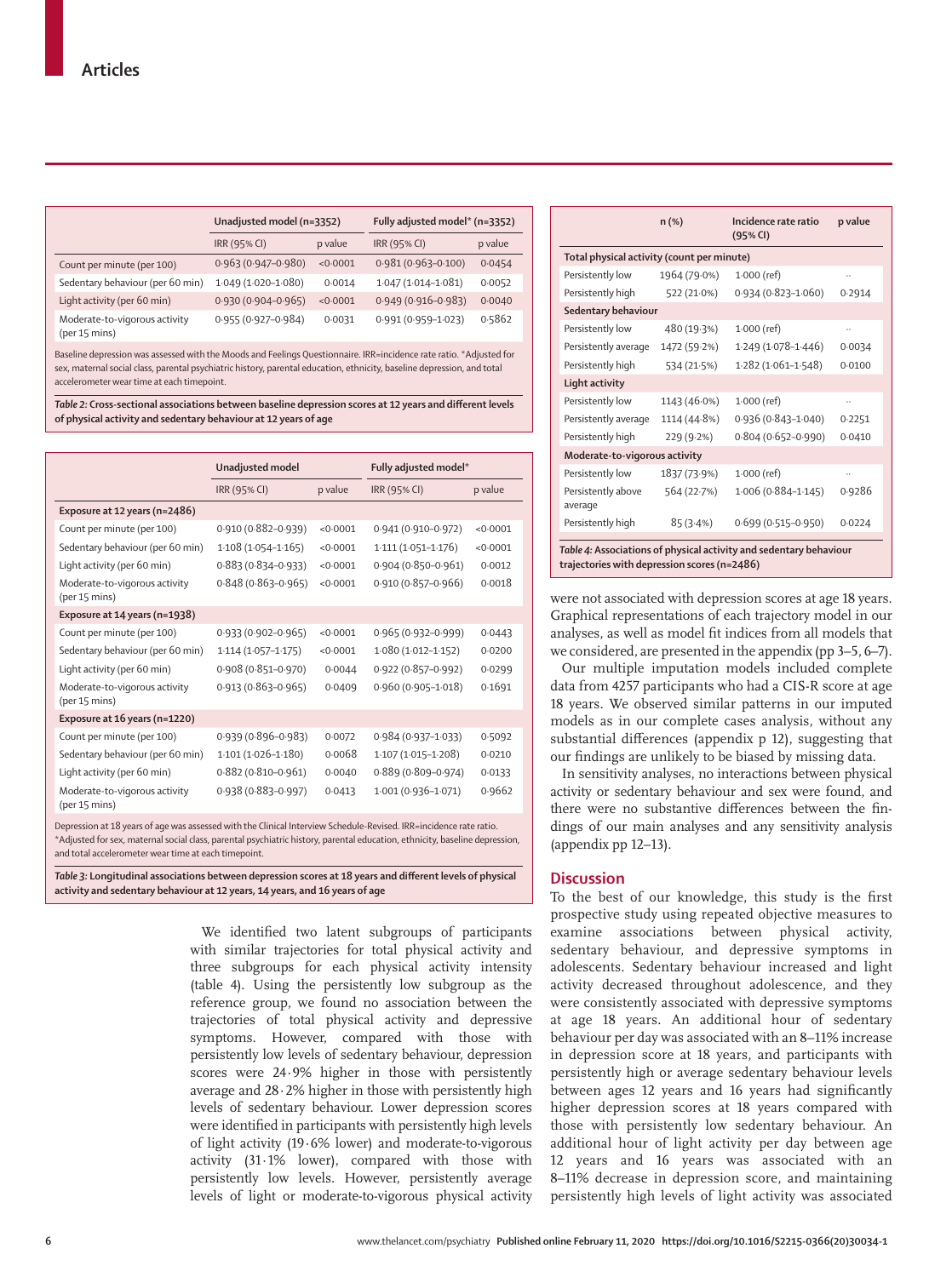with lower depression scores. Moderate-to-vigorous physical activity only at age 12 years and total physical activity only at ages 12 years and 14 years were associated with reduced depressive symptoms. However, those with persistently high moderate-to-vigorous activity had lower depression scores than those with persistently low moderate-to-vigorous activity. These findings were robust to a series of sensitivity analyses, including models with imputed missing data.

Our data suggest that overall physical activity levels decline and support evidence from other accelerometry studies that sedentary behaviour proportionally displaces light activity throughout adolescence. $24-26$  There is a paucity of high-quality, longitudinal research using objective measures to assess the possible harms of rising sedentary behaviour in young people.14–16,27,28 We have shown, using robust methods, that this rise could increase the risk of adolescent depression, which partially aligns with some cross-sectional accelerometry data in older adults.29,31 Data on light activity are also scarce because of the difficulty of recording it without objective measures.<sup>21</sup> Our results showed that light activity was consistently associated with a reduction in depressive symptoms in adolescents, supporting cross-sectional accelerometry findings in adults.<sup>30,31</sup>

Despite being the focus of most previous research, total physical activity and moderate-to-vigorous physical activity were not consistently associated with depressive symptoms in our study. This finding contrasts with some previous self-report data in adolescents,<sup>8,10-12</sup> but supports findings from the only other accelerometry study in adolescents.13 The lack of association between moderateto-vigorous activity and depressive symptoms at later stages of the study might be related to the fact that activity levels declined throughout the study.

Physical activity might influence depressive symptoms through a variety of psychosocial and biological mechanisms, such as stimulating neuroplasticity in brain regions implicated in depression, reducing inflammation, or promoting self-esteem.5 Most studies have shown these effects with moderate-to-vigorous physical activity, but light activity might act through similar pathways. Long periods of sedentary behaviour might negate these protective benefits, potentially increasing the risk of depressive symptoms.

Strengths of this study include its prospective design over 6 years of follow-up, large population-based sample, repeated accelerometry measurement, and rich data on covariates for model adjustments and sensitivity analyses.

The study also had several limitations. Selection bias due to attrition over time or missing data could have influenced the results of our complete case analysis. Although our results did not differ in our fully imputed samples, we only imputed missing data from our subsample (n=4257). The initial ALSPAC sample of children who were alive at 12 months (n=14901) could have differed from our subsample in ways that affected our results. For example, participants in the full ALSPAC sample were more likely to have higher BMI and less likely to have parents with higher education. There might also have been residual or unmeasured confounding factors that we have not accounted for, such as season or day of accelerometry recording, screen time, physical health, social support, or living environment. It is also possible that our sensitivity analyses include spurious findings,<sup>44</sup> but we have interpreted our main findings without relying on these results.

The study might have lacked the statistical power to detect consistent associations between moderate-tovigorous physical activity and depressive symptoms. At baseline, only 1·5% of participants (n=50) were meeting the UK national guidelines of 60 min of moderate-tovigorous physical activity per day for young people.45 However, the 3% of participants identified by our models as having relatively high moderate-to-vigorous activity persistently from age 12 years through 16 years had significantly lower depression scores than the 74% with persistently low moderate-to-vigorous activity. Statistical power was also affected by the sample size decreasing throughout the study, which might partially explain why the p values in our adjusted models were smaller at 12 years than at 14 years and 16 years of age for all exposure variables. Some of these p values might also have been a result of chance due to multiple testing.

Group-based trajectory modelling is useful for identifying distinct developmental trajectories, but relies on polynomial curves that lack flexibility, thus limiting their ability to capture real-world individual variability. Because group assignment is based on the highest probability, some participants with low probabilities for all groups might have been assigned a group that does not fit their individual trajectory well. However, the effect of this is likely to be small, as the average probability values for all groups were at least 0*·7*, and in some groups 0*·9* or higher. Importantly, these are approximations of a continuous reality, and we cannot estimate whether latent groups actually exist in the data.<sup>43</sup>

We also used negative binomial regression to best fit our data, which is commonly applied to count variables. Our outcome variable (CIS-R score) has a similar structure to count data (ie, discrete, independent, and without negative values) and has been used in this way before.<sup>46</sup> Although CIS-R scores have a severity weighting that is inconsistent with a true count variable, we do not expect our results to have been substantially affected by this difference, as findings from the sensitivity analyses using logistic regression were consistent with our main analysis. Finally, some limitations of using accelerometers include their difficulty in accurately recording certain activities, such as cycling or weightlifting, and inability to record posture, which requires an inclinometer. Furthermore, despite extensive validation, $22$  wearing the accelerometer might have influenced normal physical activity behaviour during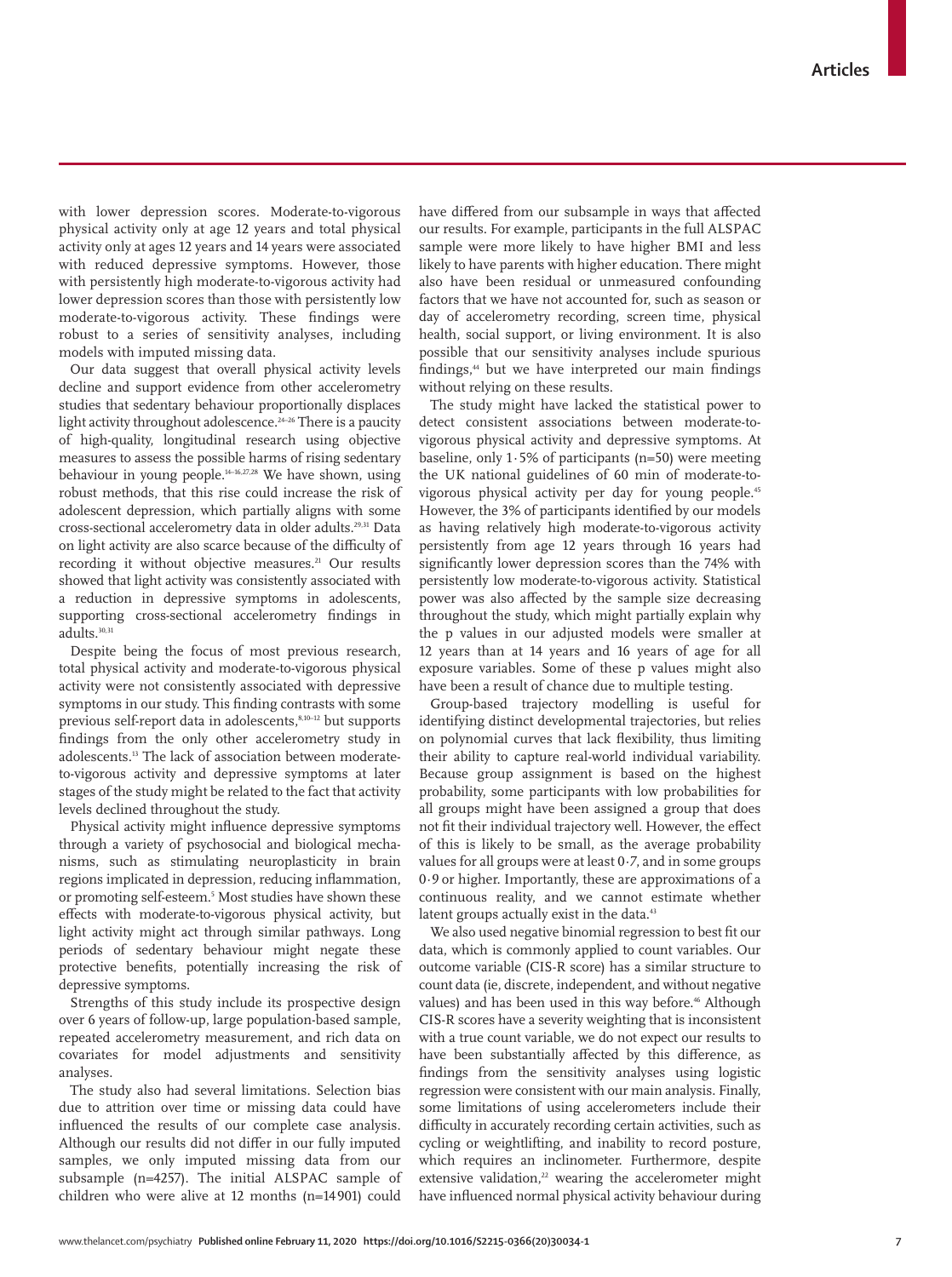the observation period. Accelerometers are also unable to detect contextual information about different types of activity. Findings suggest that mentally active sedentary behaviours, such as working at a desk, are associated with a lower risk of depressive symptoms than mentally passive behaviours, such as watching television.<sup>47</sup> The concurrent use of objective and self-report measures could be a novel way to examine these potential effect modifiers in greater detail.<sup>48</sup>

Novel approaches are needed to address the global burden of depression. Adolescence represents an important window for intervention given the early onset of depression.3,4 Our findings suggest that the displacement of light activity by sedentary behaviour during adolescence could be an important target for public health interventions to reduce the risk of depression. Physical activity guidelines and strategies to promote activity should more directly focus on the mental health benefits of activity, develop specific targets for reducing sedentary behaviour in young people, and promote light activity interventions.

By emphasising the mental health benefits of physical activity, public health bodies could improve adherence to physical activity guidelines by young people, which is currently low.49 Physical activity guidelines at present focus on the long-term physical health and developmental benefits of activity for young people, such as improving coordination skills, strengthening bones, or improving cardiovascular fitness.45,50 Given the early onset and increasing prevalence of depression in adolescents, $24$ promoting activity for its mental health benefits could be a more relatable message for young people to increase their activity.

Insufficient high-quality evidence regarding dose– response is available to recommend specific targets for reducing sedentary behaviour in physical activity guidelines,<sup>45</sup> and developing these recommendations on the basis of self-report data alone could be misleading given the extent to which these studies underestimate daily sedentary behaviour time.<sup>51</sup> Our data suggested that a 2 h reduction in daily sedentary behaviour between the ages of 12 years and 16 years was associated with a 16–22% reduction in depression scores by age 18 years. For young people with subclinical depressive symptoms, a reduction of this magnitude can have a substantial impact. Specific targets would set measurable and achievable goals that send a stronger public health message for addressing high levels of sedentary behaviour in young people.

Interventions focused around light activity could be a practical method of reducing sedentary behaviour and risk of depression in young people. Current physical activity guidelines primarily discuss light activity as a means of promoting activity in older adults or those with low fitness,<sup>45,50</sup> probably because of the paucity of studies using objective measures to appropriately investigate light activity. Public health bodies should promote changes at the individual, school, or community levels to incorporate extended bouts of light activity into the daily routines of young people, such as standing lessons, increasing active travel time between classes, or promoting lightly active hobbies such as playing an instrument and painting.

We only investigated depressive symptoms in this study. Future research should use repeated, objectivemeasure assessments to examine how physical activity and sedentary behaviour are associated with the risk of other mental health conditions, such as anxiety disorders. Future research should also focus on the possible effects of other activity changes in young people, such as the extent to which breaks in sedentary behaviour or meeting national moderate-to-vigorous activity guidelines influence the association between sedentary behaviour and depressive symptoms.

In summary, using objective measures, we found that declining light activity and increasing sedentary behaviour between the ages of 12 years and 16 years were associated with greater depressive symptoms at age 18 years. The displacement of sedentary behaviour with light activity in young people warrants more direct and specific consideration in physical activity guidelines and public health interventions aimed at reducing the prevalence of depression.

## **Contributors**

AK, DPJO, BS, and JFH were involved in the original proposal and design of study. GL secured the data. AK conducted the analysis and composed the original manuscript. DPJO, GL, BS, and JFH supported data analysis and contributed to composition of the final manuscript.

### **Declaration of interests**

AK, GL, DPJO, and JFH declare no competing interests. BS has received consultancy fees from ASICS Europe BV.

#### **Acknowledgments**

The UK Medical Research Council and Wellcome Trust (grant number 102215/2/13/2) and the University of Bristol provide core support for the Avon Longitudinal Study of Parents and Children (ALSPAC). A comprehensive list of [grants funding](http://www.bristol.ac.uk/alspac/external/documents/grant-acknowledgements.pdf) is available on the ALSPAC website. The collection of data used in this study were funded by the UK Medical Research Council (grant number 5R01HL071248-07) and the Wellcome Trust (grant number 08426812/Z/07/Z). AK is supported by the Economic and Social Research Council (ES/P000592/1). BS is supported by a clinical lectureship (ICA-CL-2017-03-001) funded by Health Education England and the National Institute for Health Research (NIHR), and is part-funded by the NIHR Biomedical Research Centre at South London and Maudsley National Health Service (NHS) Foundation Trust. DPJO, GL, and JFH are supported by the University College London Hospitals NIHR Biomedical Research Centre. DPJO is also part-supported by the NIHR Collaboration for Leadership in Applied Health Research and Care North Thames at Bart's Health NHS Trust. JFH additionally receives grants from the Wellcome Trust and the NIHR North Thames Applied Research Collaboration. The views expressed in this Article are those of the authors and not necessarily those of the partner organisations, the NHS, the NIHR, or the Department of Health and Social Care. We thank all the families who took part in this study, the midwives for their help in recruiting the participants, and the whole ALSPAC team, which includes interviewers, computer and laboratory technicians, clerical workers, research scientists, volunteers, managers, receptionists, and nurses.

#### **References**

WHO. Depression and other common mental disorders: global health estimates. Geneva, World Health Organization, 2017. https://apps.who.int/iris/bitstream/handle/10665/254610/WHO-MSD-MER-2017%B72-eng.pdf?sequence=1 (accessed Aug 20, 2019).

For a **full list of grants funding**  see [http://www.bristol.ac.uk/](http://www.bristol.ac.uk/alspac/external/documents/grant-acknowledgements.pdf) [alspac/external/documents/](http://www.bristol.ac.uk/alspac/external/documents/grant-acknowledgements.pdf) [grant-acknowledgements.pdf](http://www.bristol.ac.uk/alspac/external/documents/grant-acknowledgements.pdf)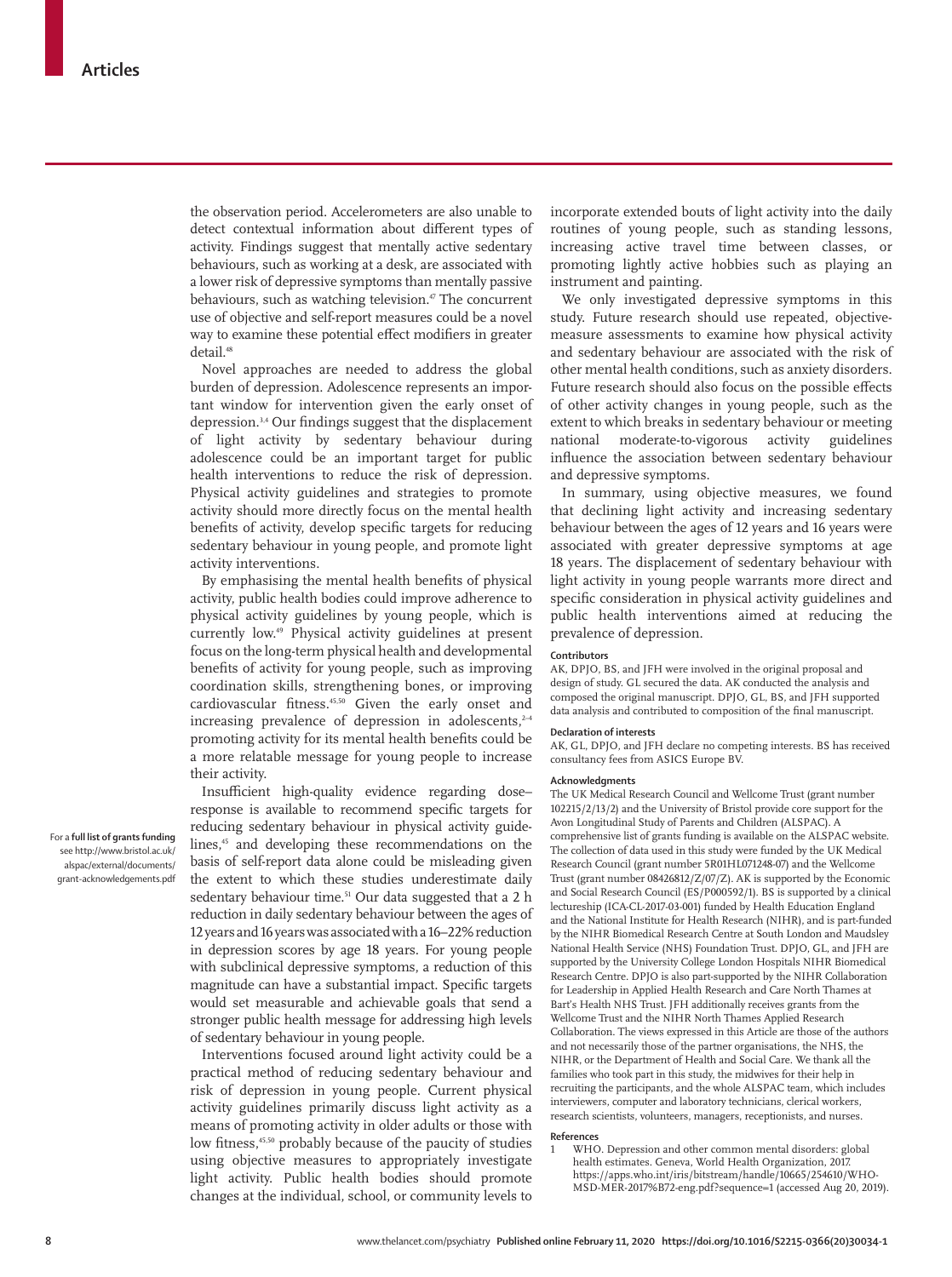- 2 Mojtabai R, Olfson M, Han B. National trends in the prevalence and treatment of depression in adolescents and young adults. *Pediatrics* 2016; **138:** e20161878.
- Patton GC, Coffey C, Romaniuk H, et al. The prognosis of common mental disorders in adolescents: a 14-year prospective cohort study. *Lancet* 2014; **383:** 1404–11.
- Thapar A, Collishaw S, Pine DS, Thapar AK. Depression in adolescence. *Lancet* 2012; **379:** 1056–67.
- 5 Kandola A, Ashdown-Franks G, Hendrikse J, Sabiston CM, Stubbs B. Physical activity and depression: towards understanding the antidepressant mechanisms of physical activity. *Neurosci Biobehav Rev* 2019; **107:** 525–39.
- 6 Teychenne M, Ball K, Salmon J. Sedentary behavior and depression among adults: a review. *Int J Behav Med* 2010; **17:** 246–54.
- 7 Zhai L, Zhang Y, Zhang D. Sedentary behaviour and the risk of depression: a meta-analysis. *Br J Sports Med* 2015; **49:** 705–09.
- 8 Baldursdottir B, Valdimarsdottir HB, Krettek A, Gylfason HF, Sigfusdottir ID. Age-related differences in physical activity and depressive symptoms among 10−19-year-old adolescents: a population based study. *Psychol Sport Exerc* 2017; **28:** 91–99.
- Birkeland MS, Torsheim T, Wold B. A longitudinal study of the relationship between leisure-time physical activity and depressed mood among adolescents. *Psychol Sport Exerc* 2009; **10:** 25–34.
- 10 Jerstad SJ, Boutelle KN, Ness KK, Stice E. Prospective reciprocal relations between physical activity and depression in female adolescents. *J Consult Clin Psychol* 2010; **78:** 268–72.
- 11 McKercher C, Sanderson K, Schmidt MD, et al. Physical activity patterns and risk of depression in young adulthood: a 20-year cohort study since childhood. *Soc Psychiatry Psychiatr Epidemiol* 2014; **49:** 1823–34.
- 12 McMahon EM, Corcoran P, O'Regan G, et al. Physical activity in European adolescents and associations with anxiety, depression and well-being. *Eur Child Adolesc Psychiatry* 2017; **26:** 111–22.
- 13 Toseeb U, Brage S, Corder K, et al. Exercise and depressive symptoms in adolescents: a longitudinal cohort study. *JAMA Pediatr* 2014; **168:** 1093–100.
- 14 Boers E, Afzali MH, Newton N, Conrod P. Association of screen time and depression in adolescence. *JAMA Pediatr* 2019; **173:** 853.
- 15 Hoare E, Milton K, Foster C, Allender S. The associations between sedentary behaviour and mental health among adolescents: a systematic review. *Int J Behav Nutr Phys Act* 2016; **13:** 108.
- 16 Liu M, Wu L, Yao S. Dose-response association of screen time-based sedentary behaviour in children and adolescents and depression: a meta-analysis of observational studies. *Br J Sports Med* 2016; **50:** 1252–58.
- 17 Prince SA, Adamo KB, Hamel ME, Hardt J, Connor Gorber S, Tremblay M. A comparison of direct versus self-report measures for assessing physical activity in adults: a systematic review. *Int J Behav Nutr Phys Act* 2008; **5:** 56.
- Adamo KB, Prince SA, Tricco AC, Connor-Gorber S, Tremblay M. A comparison of indirect versus direct measures for assessing physical activity in the pediatric population: a systematic review. *Int J Pediatr Obes* 2009; **4:** 2–27.
- 19 Norton K, Norton L, Sadgrove D. Position statement on physical activity and exercise intensity terminology. *J Sci Med Sport* 2010; **13:** 496–502.
- 20 Warren JM, Ekelund U, Besson H, Mezzani A, Geladas N, Vanhees L. Assessment of physical activity—a review of methodologies with reference to epidemiological research: a report of the exercise physiology section of the European Association of Cardiovascular Prevention and Rehabilitation. *Eur J Cardiovasc Prev Rehabil* 2010; **17:** 127–39.
- 21 Matthews CE, Moore SC, George SM, Sampson J, Bowles HR. Improving self-reports of active and sedentary behaviors in large epidemiologic studies. *Exerc Sport Sci Rev* 2012; **40:** 118–26.
- Santos-Lozano A, Santín-Medeiros F, Cardon G, et al. Actigraph GT3X: validation and determination of physical activity intensity cut points. *Int J Sports Med* 2013; **34:** 975–82.
- 23 Dumith SC, Gigante DP, Domingues MR, Kohl HW 3rd. Physical activity change during adolescence: a systematic review and a pooled analysis. *Int J Epidemiol* 2011; **40:** 685–98.
- Ortega FB, Konstabel K, Pasquali E, et al. Objectively measured physical activity and sedentary time during childhood, adolescence and young adulthood: a cohort study. *PLoS One* 2013; **8:** e60871.
- 25 Colley RC, Garriguet D, Janssen I, et al. The association between accelerometer-measured patterns of sedentary time and health risk in children and youth: results from the Canadian Health Measures Survey. *BMC Public Health* 2013; **13:** 200.
- 26 Spittaels H, Van Cauwenberghe E, Verbestel V, et al. Objectively measured sedentary time and physical activity time across the lifespan: a cross-sectional study in four age groups. *Int J Behav Nutr Phys Act* 2012; **9:** 149.
- Carson V, Hunter S, Kuzik N, et al. Systematic review of sedentary behaviour and health indicators in school-aged children and youth: an update. *Appl Physiol Nutr Metab* 2016; **41** (suppl. 3)**:** S240–65.
- 28 Cliff DP, Hesketh KD, Vella SA, et al. Objectively measured sedentary behaviour and health and development in children and adolescents: systematic review and meta-analysis. *Obes Rev* 2016; **17:** 330–44.
- 29 Hamer M, Coombs N, Stamatakis E. Associations between objectively assessed and self-reported sedentary time with mental health in adults: an analysis of data from the Health Survey for England. *BMJ Open* 2014; **4:** e004580.
- 30 Loprinzi PD. Objectively measured light and moderate-to-vigorous physical activity is associated with lower depression levels among older US adults. *Aging Ment Health* 2013; **17:** 801–05.
- 31 Yasunaga A, Shibata A, Ishii K, Koohsari MJ, Oka K. Cross-sectional associations of sedentary behaviour and physical activity on depression in Japanese older adults: an isotemporal substitution approach. *BMJ Open* 2018; **8:** e022282.
- 32 Fraser A, Macdonald-Wallis C, Tilling K, et al. Cohort profile: the Avon Longitudinal Study of Parents and Children: ALSPAC mothers cohort. *Int J Epidemiol* 2013; **42:** 97–110.
- 33 Boyd A, Golding J, Macleod J, et al. Cohort profile: the 'children of the 90s'—the index offspring of the Avon Longitudinal Study of Parents and Children. *Int J Epidemiol* 2013; **42:** 111–27.
- Mattocks C, Leary S, Ness A, et al. Calibration of an accelerometer during free-living activities in children. *Int J Pediatr Obes* 2007; **2:** 218–26.
- 35 Mattocks C, Ness A, Leary S, et al. Use of accelerometers in a large field-based study of children: protocols, design issues, and effects on precision. *J Phys Act Health* 2008; **5** (suppl 1)**:** S98–111.
- Rothney MP, Apker GA, Song Y, Chen KY. Comparing the performance of three generations of ActiGraph accelerometers. *J Appl Physiol* 2008; **105:** 1091–97.
- 37 Ekelund U, Sjöström M, Yngve A, et al. Physical activity assessed by activity monitor and doubly labeled water in children. *Med Sci Sports Exerc* 2001; **33:** 275–81.
- Lewis G, Pelosi AJ, Araya R, Dunn G. Measuring psychiatric disorder in the community: a standardized assessment for use by lay interviewers. *Psychol Med* 1992; **22:** 465–86.
- 39 Sharp C, Goodyer IM, Croudace TJ. The short mood and feelings questionnaire (SMFQ): a unidimensional item response theory and categorical data factor analysis of self-report ratings from a community sample of 7- through 11-year-old children. *J Abnorm Child Psychol* 2006; **34:** 365–77.
- 40 Kuo ES, Vander Stoep A, Stewart DG. Using the short mood and feelings questionnaire to detect depression in detained adolescents. *Assessment* 2005; **12:** 374–83.
- Khandaker GM, Pearson RM, Zammit S, Lewis G, Jones PB. Association of serum interleukin 6 and C-reactive protein in childhood with depression and psychosis in young adult life: a population-based longitudinal study. *JAMA Psychiatry* 2014; **71:** 1121–28.
- Schisterman EF, Cole SR, Platt RW. Overadjustment bias and unnecessary adjustment in epidemiologic studies. *Epidemiology* 2009; **20:** 488–95.
- Nagin DS, Odgers CL. Group-based trajectory modeling in clinical research. *Annu Rev Clin Psychol* 2010; **6:** 109–38.
- 44 Brookes ST, Whitely E, Egger M, Smith GD, Mulheran PA, Peters TJ. Subgroup analyses in randomized trials: risks of subgroup-specific analyses; power and sample size for the interaction test. *J Clin Epidemiol* 2004; **57:** 229–36.
- 45 Department of Health and Social Care. UK Chief Medical Officers' physical activity guidelines. Sept 7, 2019. https://assets.publishing. service.gov.uk/government/uploads/system/uploads/attachment\_ data/file/832868/uk-chief-medical-officers-physical-activityguidelines.pdf (accessed Sept 27, 2019).